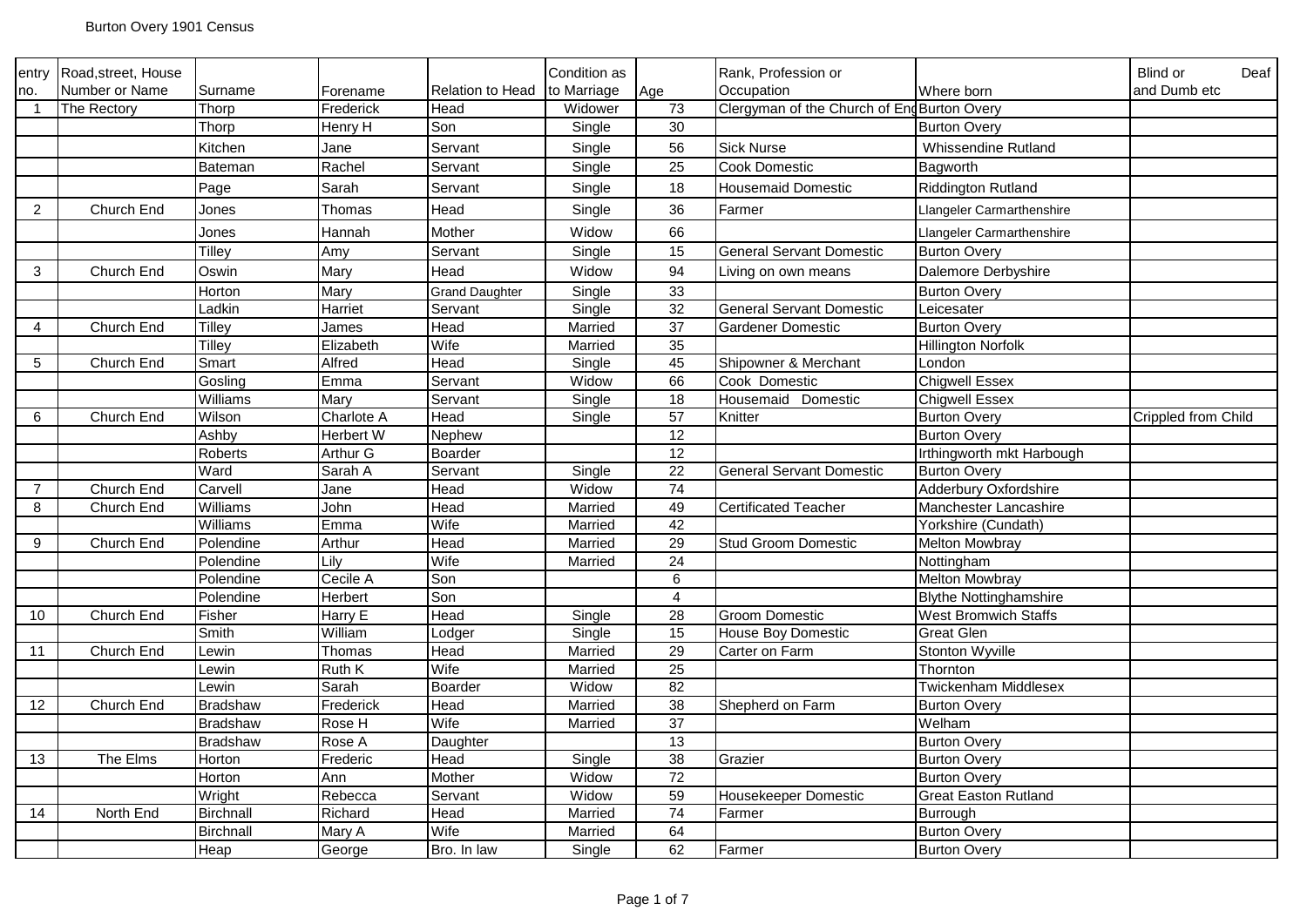| entry           | Road, street, House  |                  |              |                         | Condition as |                         | Rank, Profession or                   |                               | Blind or<br>Deaf          |
|-----------------|----------------------|------------------|--------------|-------------------------|--------------|-------------------------|---------------------------------------|-------------------------------|---------------------------|
| no.             | Number or Name       | Surname          | Forename     | <b>Relation to Head</b> | to Marriage  | Age                     | Occupation                            | Where born                    | and Dumb etc              |
| 15              | <b>Scotland Lane</b> | Freer            | Jane         | Head                    | Widow        | 72                      |                                       | <b>Burton Overy</b>           |                           |
| 16              | Scotland Lane        | Rayner           | Thomas       | Head                    | Married      | 62                      | Farmer                                | Switherland                   |                           |
|                 |                      | Rayner           | Louisa       | Wife                    | Married      | 62                      |                                       | Switherland                   |                           |
|                 |                      | Rayner           | Martha       | Daughter                | Single       | 20                      | Laundress                             | Belgrave                      |                           |
| 17              | Scotland Lane        | <b>Brighton</b>  | George       | Head                    | Married      | 67                      | Farmer                                | <b>Riston Norfolk</b>         |                           |
|                 |                      | <b>Brighton</b>  | Ann          | Wife                    | Married      | 72                      |                                       | Whittlesea Cambridgeshire.    |                           |
|                 |                      | <b>Brighton</b>  | Eliza        | Sister                  | Single       | 70                      |                                       | <b>Riston Norfolk</b>         |                           |
| 18              | Main street          | <b>Dimblebee</b> | Charles      | Head                    | Widow        | 53                      | Farmer                                | Sibbertoft Northants          |                           |
| 19              | Main street          | Goodwin          | Elizabeth    | Head                    | Widow        | 76                      | Living on own means                   | Rugby                         |                           |
|                 |                      | <b>Buzzard</b>   | Eveline E    | Servant                 | Single       | $\overline{24}$         | <b>General Servant Domestic</b>       | <b>Bilton Rutland</b>         |                           |
| $\overline{20}$ | Main street          | Earl             | MaryL        | Head                    | Widow        | 83                      | <b>Retired Farmer</b>                 | Peterborough Northamptonshire |                           |
|                 |                      | Earl             | Millie       | Daughter                | Single       | 38                      |                                       | Mortorne Huntingdon           |                           |
|                 |                      | Earl             | Laura J      | Daughter                | Single       | 35                      |                                       | Mortorne Huntingdon           |                           |
|                 |                      | <b>Neil</b>      | Florence     | Servant                 | Single       | $\overline{17}$         | <b>General Servant Domestic</b>       | <b>Burton Overy</b>           |                           |
| 21              | Main street          | Mattock          | Job          | Head                    | Married      | $\overline{37}$         | Bootmaker                             | <b>Burton Overy</b>           |                           |
|                 |                      | Mattock          | Mary A       | Wife                    | Married      | 38                      |                                       | Merton Surrey                 |                           |
|                 |                      | Mattock          | Dorothy      | Daughter                |              | 6                       |                                       | <b>Burton Overy</b>           |                           |
|                 |                      | Mattock          | Harold       | Son                     |              | 1 <sub>mon</sub>        |                                       | <b>Burton Overy</b>           |                           |
| 22              | Main street          | Hurbert          | Ellen        | Step Daughter           | Single       | 19                      | Dressmaker                            | <b>Aldershot Hants</b>        |                           |
| $\overline{23}$ | Main street          | Glover           | David        | Head                    | Married      | 50                      | <b>Bricklayer</b>                     | <b>Burton Overy</b>           | <b>Chronic Rheumatism</b> |
|                 |                      | Glover           | Ellen        | Wife                    | Married      | 49                      |                                       | Gaulby                        | Epeleptic                 |
| 24              | Main street          | Newton           | Elizabeth    | Head                    | Widow        | $\overline{78}$         |                                       | Swepstone                     |                           |
|                 |                      | Newton           | Charles      | Son                     | Single       | 43                      | Railway Labourer                      | <b>Burton Overy</b>           |                           |
| 25              | Main street          | Peake            | Ann          | Head                    | Single       | 52                      | Charwoman                             | <b>Burton Overy</b>           |                           |
| $\overline{26}$ | Main street          | Cox              | Robert       | Head                    | Married      | 43                      | <b>Bricklayers Labourer</b>           | <b>Burton Overy</b>           |                           |
|                 |                      | Cox              | Mary A       | Wife                    | Married      | 44                      |                                       | <b>Burton Overy</b>           |                           |
|                 |                      | Cox              | Robert W     | Son                     | Single       | 21                      | <b>Under Gardener</b>                 | <b>Burton Overy</b>           |                           |
|                 |                      | Cox              | Fred C       | Son                     | Single       | 19                      | Cowman on Farm                        | <b>Burton Overy</b>           |                           |
|                 |                      | Cox              | John C       | Son                     | Single       | 17                      | Baker's Boy                           | <b>Burton Overy</b>           |                           |
|                 |                      | Cox              | Emma J       | Daughter                |              | 15                      |                                       | <b>Burton Overy</b>           |                           |
|                 |                      | Cox              | George       | Son                     |              | 12                      |                                       | <b>Burton Overy</b>           |                           |
|                 |                      | Cox              | Albert       | Son                     |              | 10                      |                                       | <b>Burton Overy</b>           |                           |
|                 |                      | Cox              | Walter       | Son                     |              | 8                       |                                       | <b>Burton Overy</b>           |                           |
|                 |                      | Cox              | Fanny        | Daughter                |              | $\,6\,$                 |                                       | <b>Burton Overy</b>           |                           |
|                 |                      | Cox              | <b>Harry</b> | Son                     |              | $\overline{2}$          |                                       | <b>Burton Overy</b>           |                           |
| 27              | Main street          | <b>Bradshaw</b>  | John         | Head                    | Married      | 54                      | Ordinary Agricultural Labourer        | <b>Burton Overy</b>           |                           |
|                 |                      | <b>Bradshaw</b>  | Hannah       | Wife                    | Married      | 50                      |                                       | Pailton Warwickshire          |                           |
|                 |                      | <b>Bradshaw</b>  | Joseph       | Son                     | Single       | 18                      | Ordinary Agricultural Labourer        | <b>Burton Overy</b>           |                           |
|                 |                      | <b>Bradshaw</b>  | Fred         | Son                     |              | 15                      | <b>Ordinary Agricultural Labourer</b> | <b>Burton Overy</b>           |                           |
|                 |                      | <b>Bradshaw</b>  | Richard      | Son                     |              | 11                      |                                       | <b>Burton Overy</b>           |                           |
|                 |                      | <b>Bradshaw</b>  | Frances S    | Daughter                |              | 8                       |                                       | <b>Burton Overy</b>           |                           |
|                 |                      | <b>Bradshaw</b>  | Alfred H     | Son                     |              | $\overline{\mathbf{4}}$ |                                       | <b>Burton Overy</b>           |                           |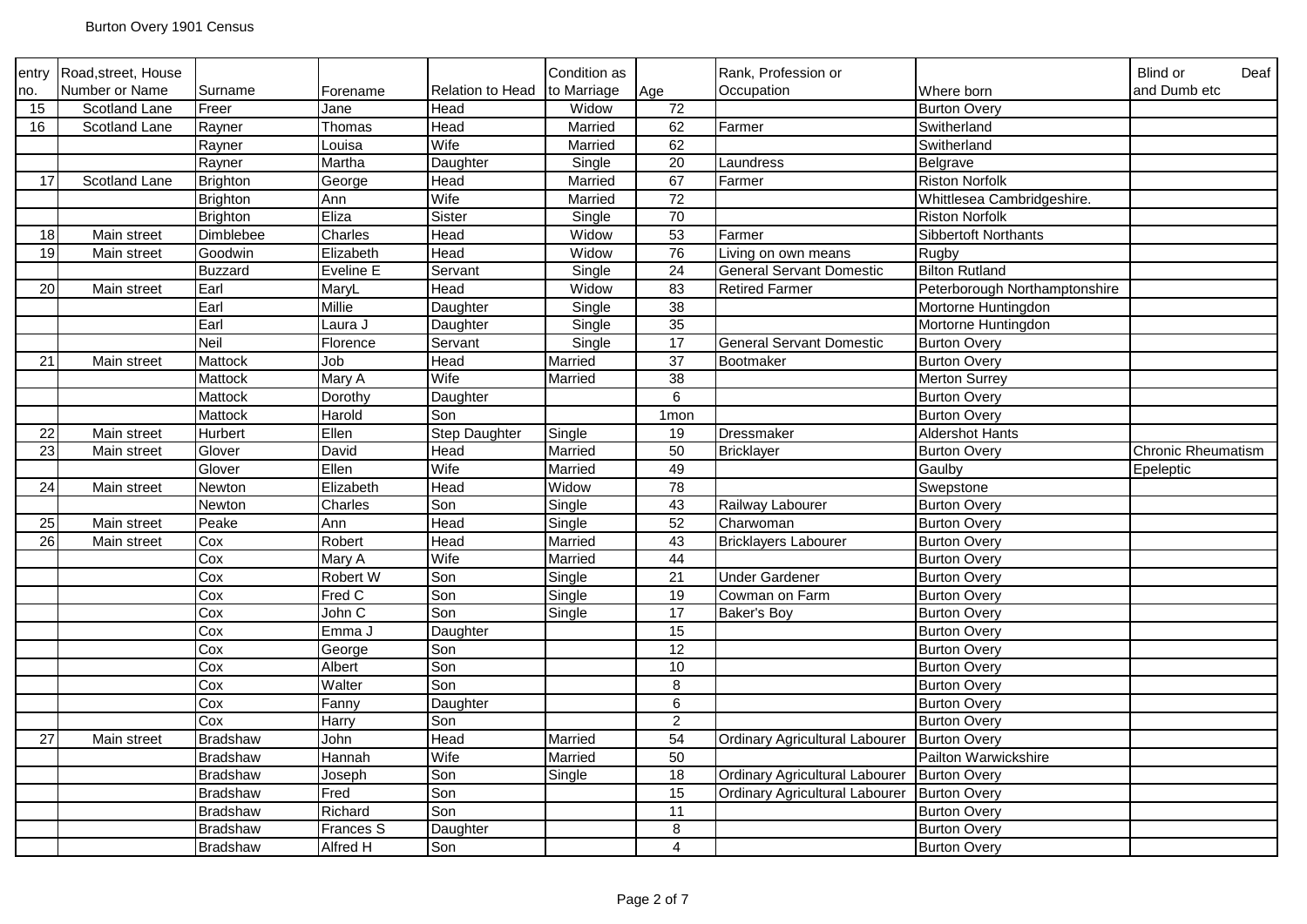| entry | Road, street, House |                 |                 |                         | Condition as |                 | Rank, Profession or                   |                         | <b>Blind or</b><br>Deaf |
|-------|---------------------|-----------------|-----------------|-------------------------|--------------|-----------------|---------------------------------------|-------------------------|-------------------------|
| no.   | Number or Name      | Surname         | Forename        | <b>Relation to Head</b> | to Marriage  | Age             | Occupation                            | Where born              | and Dumb etc            |
|       |                     | Peake           | Frederic        | _odger                  |              | 31              | Helper in stables                     | <b>Burton Overy</b>     |                         |
|       | 28 Main street      | Read            | Fanny           | Head                    | Widow        | 52              | Postmistress                          | <b>Burton Overy</b>     |                         |
|       |                     | Houlden         | Ellen           | Mother                  | Widow        | 82              | Shopkeeper & Grocer                   | Seaton Rutland          |                         |
|       | 29 Main street      | ∟ewin           | John            | Head                    | Married      | 65              | Ordinary Agricultural Labourer        | <b>Burton Overy</b>     |                         |
|       |                     | _ewin           | Sarah A         | Daughter                | Single       | 24              | Housekeeper Domestic                  | <b>Burton Overy</b>     |                         |
|       | 30 Main street      | <b>Bradshaw</b> | John W          | Head                    | Married      | 28              | <b>Bricklayers Labourer</b>           | <b>Burton Overy</b>     |                         |
|       |                     | Bradshaw        | Annie R         | Wife                    | Married      | $\overline{34}$ |                                       | <b>Stackley House</b>   |                         |
|       |                     | <b>Bradshaw</b> | Ernest W        | Son                     |              | $\overline{3}$  |                                       | <b>Burton Overy</b>     |                         |
|       | 31 Main street      | Tilley          | <b>Edward H</b> | Head                    | Married      | 49              | Shepherd on Farm                      | <b>Great streeton</b>   |                         |
|       |                     | <b>Tilley</b>   | Ann             | Wife                    | Married      | 44              |                                       | <b>Carlton Curlieu</b>  |                         |
|       |                     | Tilley          | James           | Son                     | Single       | 18              | Waggoner on Farm                      | <b>Burton Overy</b>     |                         |
|       |                     | Tilley          | John            | Son                     |              | 13              |                                       | <b>Burton Overy</b>     |                         |
|       |                     | <b>Tilley</b>   | Fanny H         | Daughter                |              | 8               |                                       | <b>Burton Overy</b>     |                         |
|       |                     | Tilley          | May             | Daughter                |              | 6               |                                       | <b>Burton Overy</b>     |                         |
|       |                     | <b>Tilley</b>   | Violet E        | Daughter                |              | $\overline{4}$  |                                       | <b>Burton Overy</b>     |                         |
|       | 32 Main street      | Cox             | James           | Head                    | Widower      | 70              | Baker & Grocer                        | <b>Burton Overy</b>     |                         |
|       |                     | Martin          | Ann             | Sister                  | Widow        | 77              |                                       | <b>Burton Overy</b>     |                         |
|       |                     | Cook            | Emma            | Servant                 | Widow        | $\overline{74}$ | Housekeeper Domestic                  | <b>Congrieve Staffs</b> |                         |
|       |                     | Cook            | Ann             | Servant                 | Single       | 38              | <b>Grocers Assistant</b>              | Penkridge Staffs        |                         |
|       | 33 Main street      | Cooke           | Robert          | Head                    | Married      | 84              | Cabinet maker & Joiner                | Leicester               |                         |
|       |                     | Cooke           | Ann             | Wife                    | Married      | 76              |                                       | Leicester               |                         |
|       | 34 Main street      | Cock            | Rebecca         | Head                    | Widow        | 66              | <b>Butcher</b>                        | Foxton                  |                         |
|       |                     | Cock            | Elizabeth A J   | Daughter                | Single       | $\overline{34}$ |                                       | <b>Great Glen</b>       |                         |
|       |                     | Cock            | Archibald G     | GrandSon                |              | 14              |                                       | <b>Burton Overy</b>     |                         |
|       |                     | Pears           | Albert G        | Servant                 | Single       | $\overline{25}$ | Journeyman Butcher                    | Saxby                   |                         |
|       |                     | Smith           | Mary E          | Servant                 | Single       | $\overline{22}$ | <b>General Servent Domestic</b>       | <b>Burton Overy</b>     |                         |
|       | 35 Main street      | Pebody          | Henry           | Head                    | Married      | 35              | Cashier & Carter                      | Northants Yelvertoft    |                         |
|       |                     | Pebody          | Mary            | Wife                    | Married      | 31              |                                       | <b>Great Glen</b>       |                         |
|       |                     | Woolman         | William         | F-in-Law                | Married      | 76              | <b>Ordinary Agricultural Labourer</b> | <b>Stonton Wyville</b>  |                         |
|       | 36 Main street      | Mattock         | Alice           | Head                    | Widow        | $\overline{77}$ |                                       | Losbv                   |                         |
|       |                     | Mattock         | Alice           | Daughter                | Single       | 39              | Dressmaker                            | <b>Burton Overy</b>     |                         |
|       | 37 Main street      | Lomach          | John            | Head                    | Married      | 50              | <b>Ordinary Agricultural Labourer</b> | Illston on the Hill     |                         |
|       |                     | Lomach          | Martha J L      | Wife                    | Married      | 52              |                                       | Cranoe                  |                         |
|       |                     | Nourish         | Joseph H        | Step Son                |              | $\overline{12}$ |                                       | Illston on the Hill     |                         |
|       | 38 Main street      | Hill            | John W          | Head                    | Married      | 28              | Stockman on Farm                      | <b>Burton Overy</b>     |                         |
|       |                     | Hill            | Elizabeth       | Wife                    | Married      | 31              |                                       | <b>Burton Overy</b>     |                         |
|       |                     | Hill            | William         | Son                     |              | under<br>month  |                                       | <b>Burton Overy</b>     |                         |
|       | 39 Manor House Lane | Sampson         | Joshua          | Head                    | Married      | 43              | Fellmonger                            | Wigston magna           |                         |
|       |                     | Sampson         | Mary J          | Wife                    | Married      | 40              |                                       | Shearsby                |                         |
|       |                     | Sampson         | Edith J         | Daughter                |              | $\overline{17}$ | Mothers Help Domestic                 | Wigston magna           |                         |
|       |                     | Sampson         | John W          | Son                     |              | 15              | Fellmongers Son                       | Wigston magna           |                         |
|       |                     |                 |                 |                         |              |                 |                                       |                         |                         |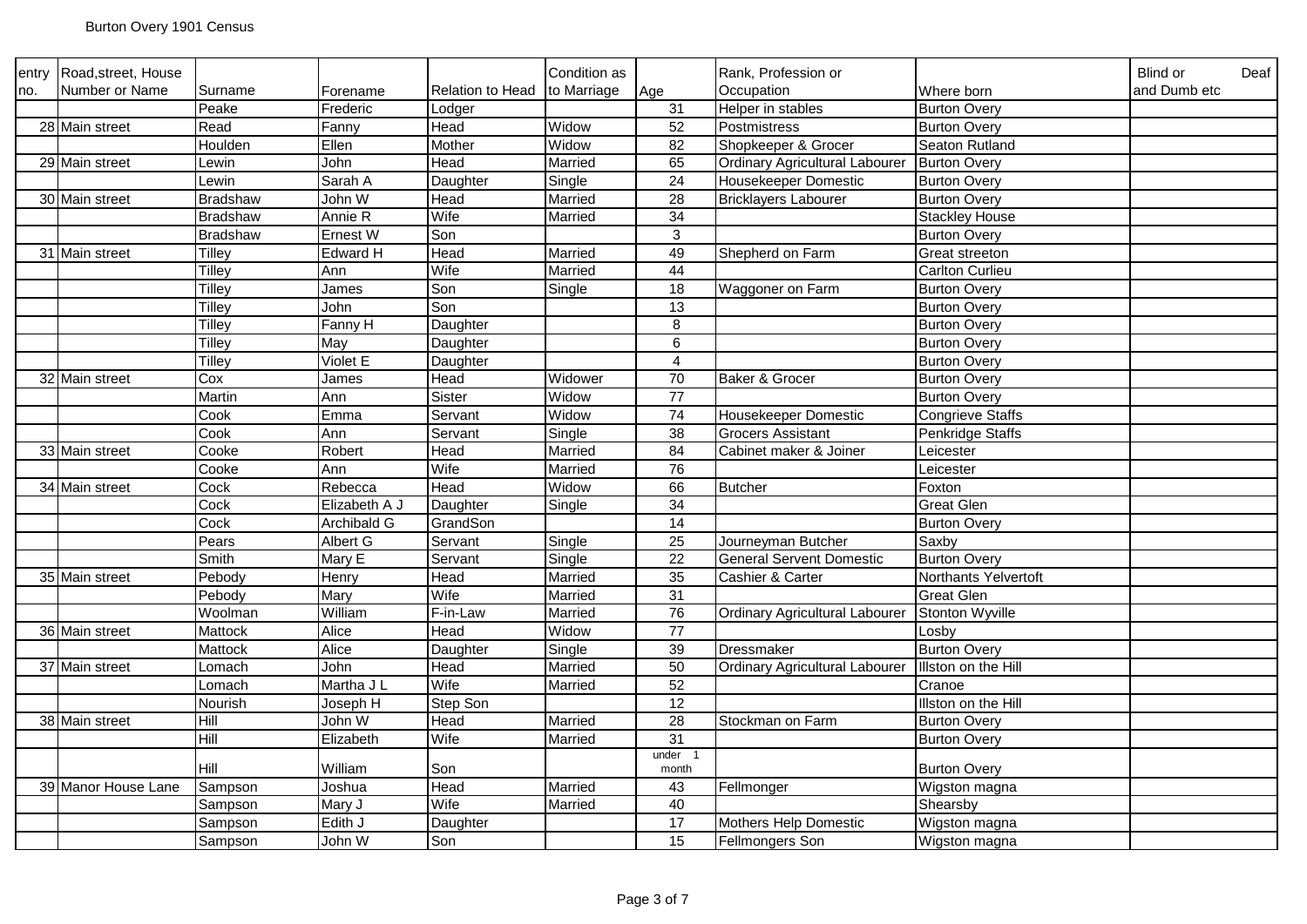| entry | Road, street, House       |         |                    |                         | Condition as |                 | Rank, Profession or        |                                | <b>Blind or</b><br>Deaf |
|-------|---------------------------|---------|--------------------|-------------------------|--------------|-----------------|----------------------------|--------------------------------|-------------------------|
| no.   | Number or Name            | Surname | Forename           | <b>Relation to Head</b> | to Marriage  | Age             | Occupation                 | Where born                     | and Dumb etc            |
|       |                           | Sampson | Joshua R           | Son                     |              | 8               |                            | Huncote                        |                         |
|       |                           | Sampson | Henry B            | Son                     |              | $\overline{4}$  |                            | Littlethorpe Cosby             |                         |
|       |                           | Sampson | Robert D           | Son                     |              | $\mathbf{1}$    |                            | <b>Burton Overy</b>            |                         |
|       | 40 manor House Lane       | Cox     | John E             | Head                    | Married      | 39              | Grazier & Baker            | <b>Burton Overy</b>            |                         |
|       |                           | Cox     | Helen s R          | Wife                    | Married      | 33              |                            | <b>Great Glen</b>              |                         |
|       |                           | Cox     | Elsie              | Daughter                |              | 8               |                            | <b>Burton Overy</b>            |                         |
|       |                           | Cox     | Edith <sub>R</sub> | Daughter                |              | $\overline{7}$  |                            | <b>Burton Overy</b>            |                         |
|       |                           | Cox     | Goodhall R         | Son                     |              | 5               |                            | <b>Burton Overy</b>            |                         |
|       |                           | Cox     | James H            | Son                     |              | $\mathbf{3}$    |                            | <b>Burton Overy</b>            |                         |
|       | 41 manor House Lane       | Beadman | Mary               | Head                    | Widow        | 70              | Charwoman                  | Ibstock                        |                         |
|       | 42 manor House Lane       | Oswin   | James              | Head                    | Married      | 70              | Farmer                     | <b>Burton Overy</b>            |                         |
|       |                           | Oswin   | Mary               | Wife                    | Married      | 68              |                            | Saddington                     |                         |
|       |                           | Oswin   | Annie H            | Daughter                | Single       | 35              |                            | <b>Burton Overy</b>            |                         |
|       |                           | Oswin   | Ellen              | Daughter                | Single       | 33              |                            | <b>Burton Overy</b>            |                         |
|       |                           | Fox     | Florence M         | Servant                 | Single       | 19              | <b>Housemaid Domestic</b>  | <b>Burton Overy</b>            |                         |
|       | 43 Bell Lane              | Perkins | Alice              | Head                    | Widow        | $70\,$          | Laundress                  | <b>Stretton Parva</b>          |                         |
|       |                           | Perkins | John               | GrandSon                |              | 12              |                            | <b>Stretton Parva</b>          |                         |
|       | $\overline{44}$ Bell Lane | King    | William            | Head                    | Married      | 65              | <b>Retired Shoemaker</b>   | Newton Harcourt                |                         |
|       |                           | King    | Eliza              | Wife                    | Married      | 61              |                            | Glenn magna                    |                         |
|       | 45 Bell Inn               | Smith   | Harry              | Head                    | Married      | 29              | Stone Engraver             | <b>Burton Overy</b>            |                         |
|       |                           | Smith   | Lizzie J           | Wife                    | Married      | 32              |                            | <b>Great Glen</b>              |                         |
|       |                           | Smith   | Ida E              | Daughter                |              | $\overline{4}$  |                            | <b>Great Glen</b>              |                         |
|       |                           | Smith   | Vera P             | Daughter                |              | $\mathfrak{S}$  |                            | <b>Great Glen</b>              |                         |
|       |                           | Smith   | Horace L           | Son                     |              | $\mathbf{1}$    |                            | <b>Burton Overy</b>            |                         |
|       |                           | Freeman | Percy              | Boarder                 | Single       | 21              | Plumber                    | <b>Hornsey Middlesex</b>       |                         |
|       |                           | Brown   | George             | Boarder                 | Married      | 44              | <b>Bricklayer</b>          | <b>Westbury Wiltshire</b>      |                         |
|       |                           | Davies  | John B             | Boarder                 | Single       | $\overline{20}$ | Plumber                    | Leighton Buzzard Bedfordshire  |                         |
|       |                           | Beadman | Clara              | Srevant                 |              | 12              | Nurse attending dom School | <b>Bulwell Nottinghamshire</b> |                         |
|       | 46 Bell Lane              | Mattock | Hannah             | Head                    | Single       | 62              | Laundress                  | <b>Burton Overy</b>            |                         |
|       |                           | Mattock | John G             | Son                     | Married      | 27              | Carpenter & Joiner         | <b>Burton Overy</b>            |                         |
|       |                           | Mattock | Elizabeth          | Daughter in Law         | Married      | $\overline{23}$ |                            | Somerby                        |                         |
|       |                           | Mattock | Reginald           | GrandSon                |              | 9 month         |                            | <b>Burton Overy</b>            |                         |
|       | 47 Bell Lane              | Newton  | Frederick          | Head                    | Married      | 39              | Carpenter & Joiner         | <b>Burton Overy</b>            |                         |
|       |                           | Newton  | Sarah A            | Wife                    | Married      | 37              |                            | Mountsorrel                    |                         |
|       |                           | Newton  | <b>Charles F</b>   | Son                     |              | $\overline{7}$  |                            | <b>Burton Overy</b>            |                         |
|       |                           | Newton  | William            | Son                     |              | 5               |                            | <b>Burton Overy</b>            |                         |
|       |                           | Newton  | Ernest W           | Son                     |              | $\overline{2}$  |                            | <b>Burton Overy</b>            |                         |
|       | 48 Bell Lane              | Seal    | Thomas             | Head                    | Married      | 64              | Shoeing and General Smith  | <b>Kirkby Mallory</b>          |                         |
|       |                           | Seal    | Mary               | Wife                    | Married      | 62              |                            | Desford                        |                         |
|       |                           | Seal    | Fred               | Son                     | Single       | 23              | Shoeing and General Smith  | <b>Sutton Cheney</b>           |                         |
|       |                           | Griffin | FrankJ P           | GrandSon                |              | 8               |                            | Hinkley                        |                         |
|       | 49 Bell Lane              | Tilley  | Tom H              | Head                    | Married      | $\overline{54}$ | Waggoner on Farm           | <b>Stretton Magna</b>          |                         |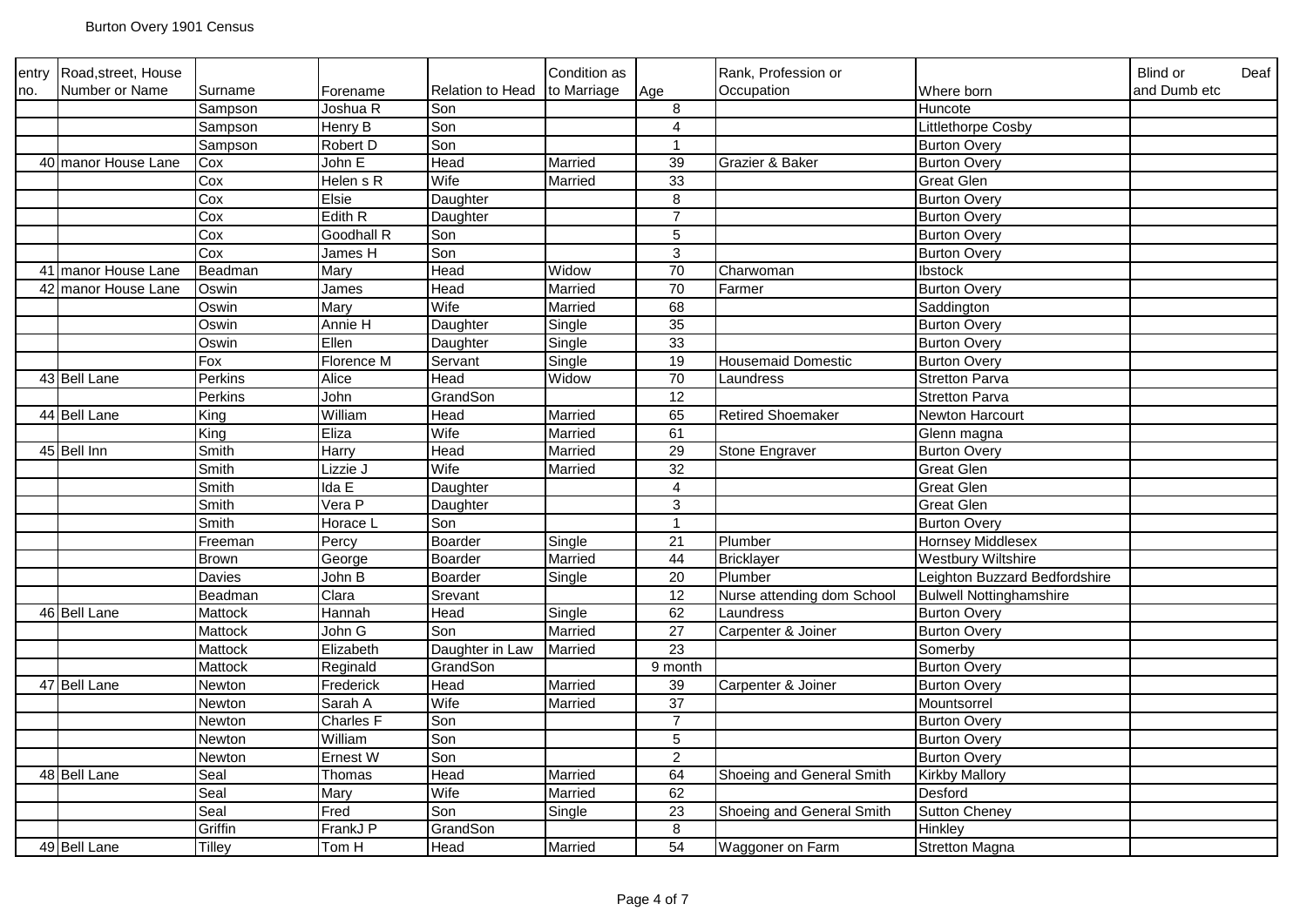| entry | Road, street, House |               |                 |                  | Condition as |                 | Rank, Profession or                   |                             | Blind or<br>Deaf |
|-------|---------------------|---------------|-----------------|------------------|--------------|-----------------|---------------------------------------|-----------------------------|------------------|
| no.   | Number or Name      | Surname       | Forename        | Relation to Head | to Marriage  | Age             | Occupation                            | Where born                  | and Dumb etc     |
|       |                     | Tilley        | Ann             | Wife             | Married      | 50              |                                       | Hanslpoe Buckinghamshire    |                  |
|       |                     | Tilley        | Harry           | Son              | Single       | 16              | Shepard Boy on Farm                   | <b>Burton Overy</b>         |                  |
|       |                     | Tilley        | Sarah A         | Daughter         | Single       | 14              | <b>Stocking Knitter</b>               | <b>Burton Overy</b>         |                  |
|       |                     | <b>Tilley</b> | Ruth M          | Daughter         |              | $\overline{12}$ | <b>Stocking Knitter</b>               | <b>Burton Overy</b>         |                  |
|       |                     | <b>Tilley</b> | Edith           | Daughter         |              | $\,6\,$         |                                       | <b>Burton Overy</b>         |                  |
|       | 50 Bell Lane        | Clarke        | Charles         | Head             | Married      | 65              | Living on own means                   | Ravenstone                  |                  |
|       |                     | Clarke        | Lois            | Wife             | Married      | 68              |                                       | Andover Hants               |                  |
|       |                     | Clarke        | Lois E          | Daug             | Single       | $\overline{34}$ |                                       | <b>Watford Herts</b>        |                  |
|       |                     | Clarke        | Charles H A     | Son              | Single       | $\overline{25}$ | <b>Architect Retired</b>              | Gilmorton                   |                  |
|       | 51 Carlton Lane     | Hall          | Joseph          | Head             | Married      | 57              | Grazier                               | Hooughton on the Hill       |                  |
|       |                     | Hall          | Ann             | Wife             | Married      | 45              |                                       | Newton Harcourt             |                  |
|       |                     | Hall          | Ethel M         | Daughter         | Single       | 19              | <b>Teacher of Music</b>               | <b>Burton Overy</b>         |                  |
|       |                     | Hall          | Ina             | Daughter         |              | 11              |                                       | <b>Burton Overy</b>         |                  |
|       |                     | Hall          | Gladys          | Daughter         |              | $\overline{9}$  |                                       | <b>Burton Overy</b>         |                  |
|       |                     | Hall          | Joseph N        | Son              |              | $\overline{7}$  |                                       | <b>Burton Overy</b>         |                  |
|       |                     | Hall          | John G          | Son              |              | $\overline{4}$  |                                       | <b>Burton Overy</b>         |                  |
|       |                     | O'Leary       | Margaret M      | Boarder          | Single       | 16              |                                       | <b>Manchester Lancs</b>     | Feeble Minded    |
|       |                     | O'Leary       | Evelyn          | Boarder          |              | 14              |                                       | Manchester Lancs            |                  |
|       | 52 Carlton Lane     | Frier         | Bill            | Head             | Widower      | 41              | Gardener (not domestic)               | <b>Burton Overy</b>         |                  |
|       |                     | Frier         | Noah            | Father           | Widower      | 75              | Ordinary Agricultural Labourer        | <b>Burton Overy</b>         |                  |
|       |                     | Frier         | Rosanna         | Daughter         |              | 10              |                                       | Cosby                       |                  |
|       | 53 Bunkers Hill     | Dencher       | Joshia          | Head             | Married      | 49              | <b>Builder</b>                        | Great Glen                  |                  |
|       |                     | Dencher       | Hannah          | Wife             | Married      | 49              |                                       | <b>Burton Overy</b>         |                  |
|       |                     | Dencher       | William         | Son              | Single       | $\overline{27}$ | <b>Bricklayer</b>                     | <b>Great Glen</b>           |                  |
|       |                     | Dencher       | Fred            | Son              | Single       | 19              | <b>Bricklayer</b>                     | <b>Great Glen</b>           |                  |
|       |                     | Dencher       | Emma            | Daughter         | Single       | 17              | <b>Stocking Weaver</b>                | <b>Great Glen</b>           |                  |
|       |                     | Dencher       | Alice           | Daughter         | Single       | 15              | <b>Dressmakers Apprentice</b>         | <b>Great Glen</b>           |                  |
|       | 54 Bunkers Hill     | Newton        | Rachel          | Head             | Widow        | 79              |                                       | Newton Harcourt             |                  |
|       |                     | Newton        | Tom H           | Son              | Single       | 49              | <b>Ordinary Agricultural Labourer</b> | <b>Burton Overy</b>         |                  |
|       | 55 Bunkers Hill     | Newton        | William         | Head             | Married      | 45              | Groom                                 | <b>Burton Overy</b>         |                  |
|       |                     | Newton        | Elizabeth       | Wife             | Married      | 38              |                                       | <b>Burton Overy</b>         |                  |
|       |                     | Newton        | Sarah E         | Daughter         |              | 13              | <b>Stocking Spinner</b>               | <b>Burton Overy</b>         |                  |
|       |                     | Newton        | James W         | Son              |              | 11              |                                       | <b>Burton Overy</b>         |                  |
|       |                     | Newton        | George L        | Son              |              | $\overline{7}$  |                                       | <b>Burton Overy</b>         |                  |
|       |                     | Newton        | Harry A         | Son              |              | $\overline{5}$  |                                       | <b>Burton Overy</b>         |                  |
|       | 56 Bunkers Hill     | Conlon        | <b>Edward H</b> | Head             | Single       | 29              | Groom (not domestic)                  | Ireland                     |                  |
|       |                     | Clarke        | Archibald G     | Lodger           | Single       | 30              | Groom (not domestic)                  | Scotland                    |                  |
|       |                     | Brown         | William         | Lodger           | Single       | $\overline{27}$ | Groom (not domestic)                  | Scotland                    |                  |
|       | 57 Bunkers Hill     | Green         | John Ogden      | Head             | Widower      | 79              | <b>Retired Blacksmith</b>             | <b>Wilbarston Northants</b> |                  |
|       | 58 South End        | Bland         | Francis         | Head             | Single       | 65              | <b>Ordinary Agricultural Labour</b>   | <b>Burton Overy</b>         |                  |
|       |                     | Bland         | Eliza           | Sister           | Single       | 68              |                                       | <b>Burton Overy</b>         |                  |
| 59    |                     | Holman        | George          | Head             | Married      | 35              | Farmer                                | <b>Burton Overy</b>         |                  |
|       |                     |               |                 |                  |              |                 |                                       |                             |                  |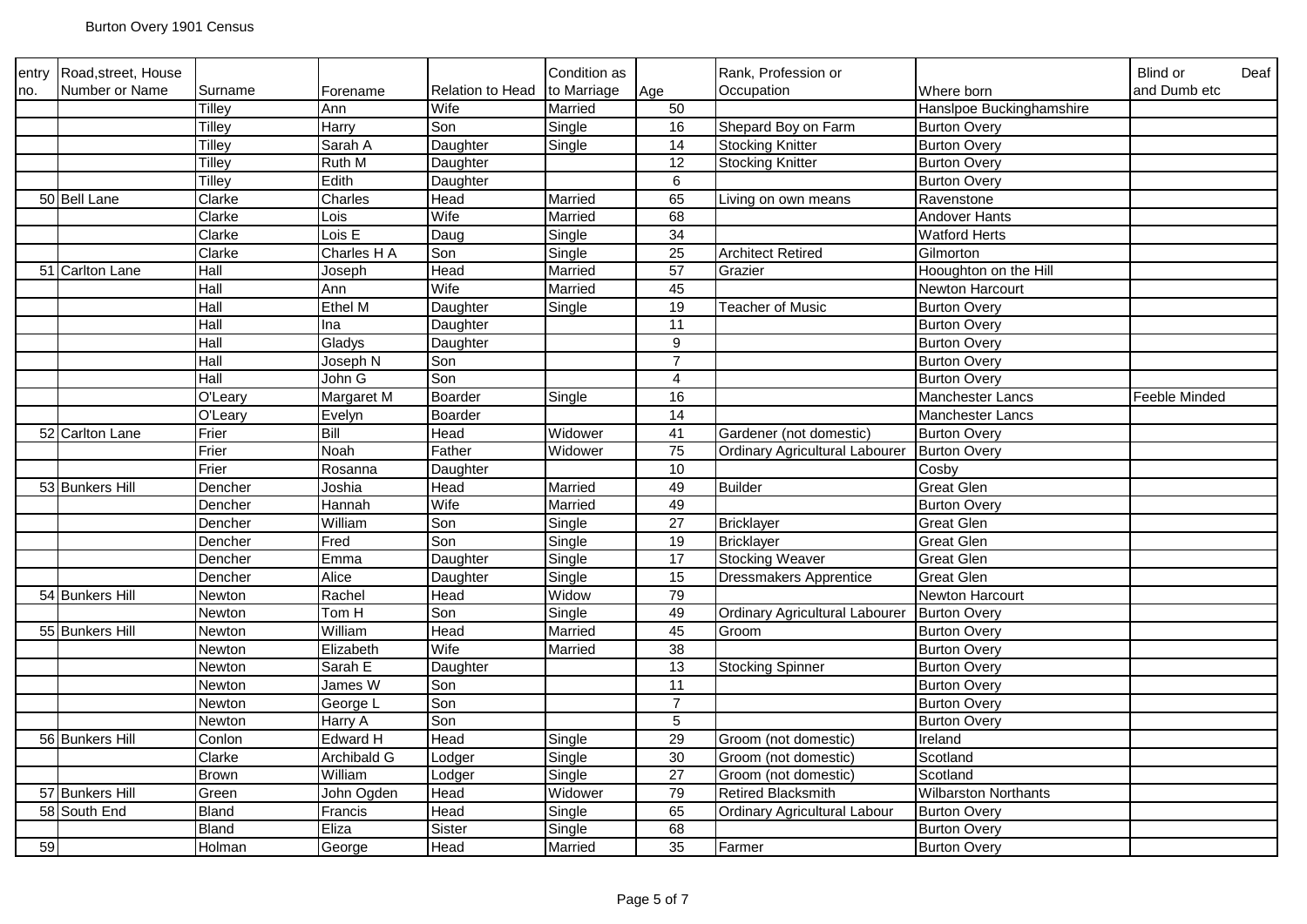| entry           | Road, street, House |                |               |                  | Condition as |                 | Rank, Profession or             |                         | Blind or<br>Deaf |
|-----------------|---------------------|----------------|---------------|------------------|--------------|-----------------|---------------------------------|-------------------------|------------------|
| no.             | Number or Name      | Surname        | Forename      | Relation to Head | to Marriage  | Age             | Occupation                      | Where born              | and Dumb etc     |
|                 |                     | Holman         | Hannah        | Wife             | Married      | 41              |                                 | <b>Burton Overy</b>     |                  |
|                 |                     | Holman         | John          | Son              |              | 13              | <b>Carter for Farm</b>          | <b>Burton Overy</b>     |                  |
|                 |                     | Holman         | Goerge        | Son              |              | 11              |                                 | <b>Burton Overy</b>     |                  |
|                 |                     | Holman         | Mary          | Daughter         |              | 9               |                                 | <b>Burton Overy</b>     |                  |
|                 |                     | Holman         | Charles       | Son              |              | 6               |                                 | <b>Burton Overy</b>     |                  |
|                 |                     | Holman         | Martha        | Daughter         |              | $\mathbf{3}$    |                                 | <b>Burton Overy</b>     |                  |
| 60              |                     | Wheat          | George        | Head             | Married      | 42              |                                 | <b>Burton Overy</b>     |                  |
|                 |                     | Wheat          | Ellinor       | Wife             | Married      | 42              |                                 | Aynho Oxfordshire       |                  |
|                 |                     | Wheat          | Maud E        | Daughter         | Single       | 17              | <b>Hosiery Hand</b>             | <b>Burton Overy</b>     |                  |
|                 |                     | Wheat          | Walter H      | Son              |              | 14              | Carter boy on Farm              | <b>Burton Overy</b>     |                  |
|                 |                     | Wheat          | Elizabeth M   | Daughter         |              | 9               |                                 | <b>Burton Overy</b>     |                  |
|                 |                     | Golding        | Doris         | nurse child      |              | $\mathbf{1}$    |                                 | Leicester               |                  |
| 61              |                     | Cox            | Mary          | Head             | Single       | 73              |                                 | <b>Burton Overy</b>     |                  |
| 62              |                     | Peake          | William       | Head             | Married      | $\overline{28}$ | Ordinary Agricultural Labour    | <b>Burton Overy</b>     |                  |
|                 |                     | Peake          | Sarah A       | Wife             | Married      | 24              |                                 | <b>Burton Overy</b>     |                  |
|                 |                     | Peake          | Gertrude E    | Daughter         |              | $\overline{3}$  |                                 | <b>Burton Overy</b>     |                  |
|                 |                     | Peake          | James W       | Son              |              | $\overline{2}$  |                                 | <b>Burton Overy</b>     |                  |
|                 |                     | $P$ eake       | Baden C       | Son              |              | 11months        |                                 | <b>Burton Overy</b>     |                  |
| 63              |                     | Hill           | Geroge        | Head             | Married      | 55              | Ordinary Agricultural Labour    | <b>Burton Overy</b>     |                  |
|                 |                     | Hill           | Elizabeth     | Wife             | Married      | 57              |                                 | <b>Burton Overy</b>     |                  |
|                 |                     | $\overline{H}$ | Maud E        | Daughter         | Single       | 18              | Hoisery spinner                 | <b>Burton Overy</b>     |                  |
| 64              |                     | Wareing        | John          | Head             | Married      | 45              | Haltris Foreman                 | Denton Lancashire       |                  |
|                 |                     | Wareing        | Ann           | Wife             | Married      | 46              |                                 | Denton Lancashire       |                  |
|                 |                     | Carrington     | Annie May     | niece            | Single       | $\overline{17}$ |                                 | Denton Lancashire       |                  |
| 65              |                     | Ward           | Thomas        | Head             | Widower      | 60              | Ordinary Agricultural Labour    | <b>Burton Overy</b>     |                  |
|                 |                     | Ward           | Hannah        | Daughter         | Single       | 24              |                                 | <b>Burton Overy</b>     |                  |
| 66              |                     | Jenkins        | Robert        | Head             | Widower      | 61              | Farmer                          | <b>Burton Overy</b>     |                  |
|                 |                     | Jenkins        | George        | Son              | Married      | 25              | Groom                           | <b>Burton Overy</b>     |                  |
| 67              |                     | Woodruffe      | John Thomas S | Head             | Single       | 49              | Grazier                         | <b>Burton Overy</b>     |                  |
| 68              |                     | Smith          | James         | Head             | Married      | $\overline{51}$ | Painter                         | Oadby                   |                  |
|                 |                     | Smith          | Ann           | Wife             | Married      | 50              |                                 | <b>Burton Overy</b>     |                  |
|                 |                     | Smith          | Frank         | Son              | Single       | 19              | Shephard on Farm                | <b>Burton Overy</b>     |                  |
|                 |                     | Smith          | John          | Son              | Single       | $\overline{17}$ | Ordinary Farm Labourer          | <b>Burton Overy</b>     |                  |
|                 |                     | Smith          | Ellen R       | Daughter         |              | 14              | <b>General Servant Domestic</b> | <b>Burton Overy</b>     |                  |
|                 |                     | Smith          | Harry         | Son              |              | $\overline{13}$ |                                 | <b>Burton Overy</b>     |                  |
|                 |                     | Smith          | Ada           | Daughter         |              | 11              |                                 | <b>Burton Overy</b>     |                  |
| 69              |                     | Clarke         | Harriet       | Head             | Widow        | 62              | Knitter                         | <b>Burton Overy</b>     |                  |
|                 |                     | Chamberlaine   | Ann           | Daughter         | Single       | 31              | <b>Cook Domestic</b>            | <b>Burton Overy</b>     |                  |
|                 |                     | Chamberlaine   | John          | Son              | Single       | $\overline{17}$ | Ordinary Farm Labourer          | <b>Burton Overy</b>     |                  |
| $\overline{70}$ |                     | Frost          | William       | Head             | Married      | 45              | Farmer                          | Welton Northamptonshire |                  |
|                 |                     | Frost          | Catherine     | Wife             | Married      | 45              |                                 | Draycott Warwickshire   |                  |
|                 |                     | Frost          | William       | Son              |              | 6               |                                 | Cotesbach               |                  |